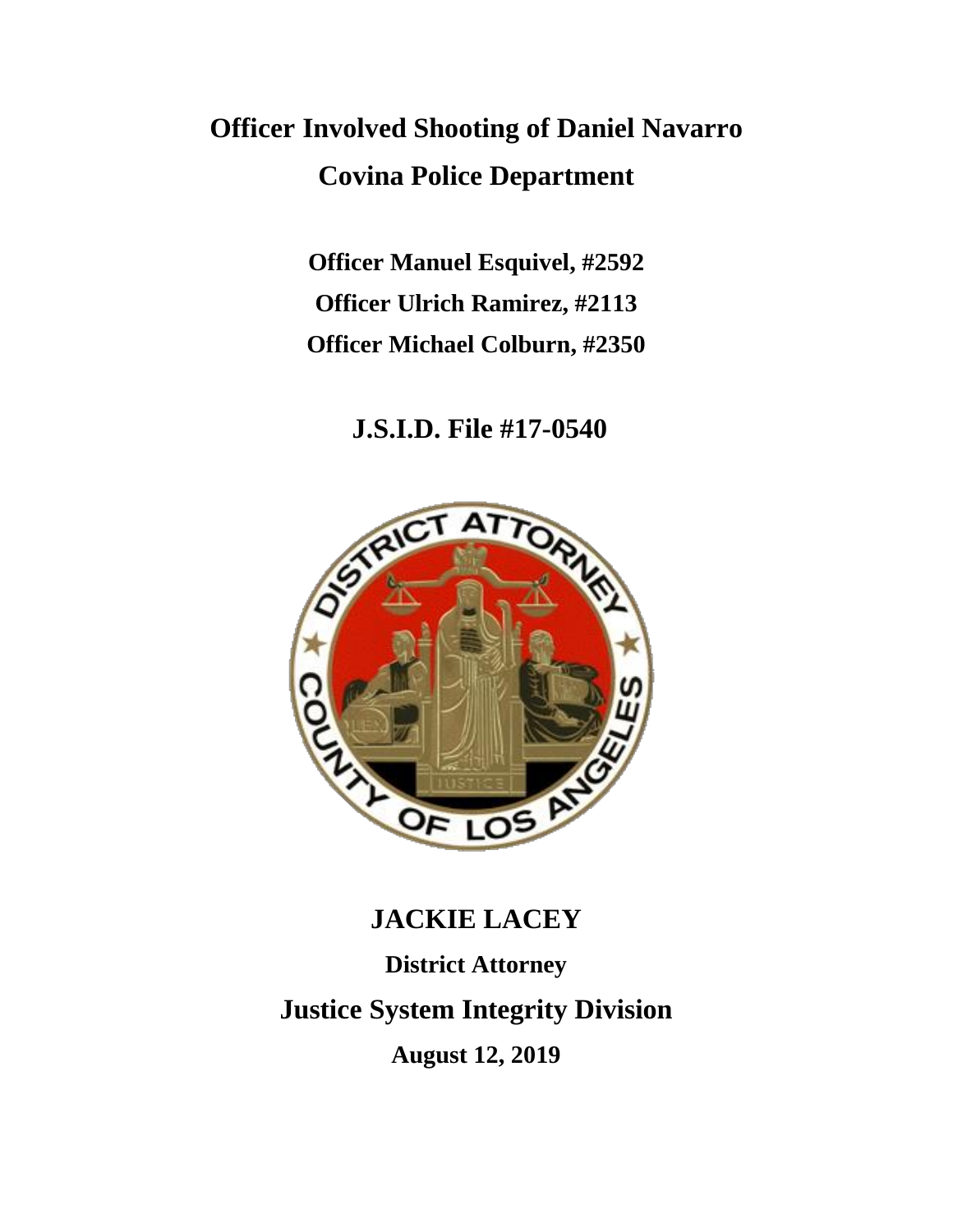## **MEMORANDUM**

| TO:             | <b>CHIEF JOHN CURLEY</b>                           |
|-----------------|----------------------------------------------------|
|                 | Covina Police Department                           |
|                 | 444 N. Citrus Avenue                               |
|                 | Covina, California 91723                           |
|                 | <b>CAPTAIN KENT WEGENER</b>                        |
|                 | Los Angeles County Sheriff's Department            |
|                 | Homicide Bureau                                    |
|                 | One Cupania Circle                                 |
|                 | Monterey Park, California 91755                    |
| FROM:           | <b>JUSTICE SYSTEM INTEGRITY DIVISION</b>           |
|                 | Los Angeles County District Attorney's Office      |
| <b>SUBJECT:</b> | <b>Officer Involved Shooting of Daniel Navarro</b> |
|                 | J.S.I.D. File # 17-0540                            |
|                 | C.P.D. File #17-34876                              |
|                 | L.A.S.D. File $\#$ 017-00124-3199-013              |
| DATE:           | August 12, 2019                                    |

The Justice System Integrity Division of the Los Angeles County District Attorney's Office has completed its review of the November 26, 2017, fatal shooting of Daniel Navarro by Covina Police Department (CPD) Officers Manuel Esquivel, Ulrich Ramirez and Michael Colburn. We have determined that Officer Esquivel, Officer Ramirez and Officer Colburn acted in lawful selfdefense or the defense of others when they fired their duty weapons.

The District Attorney's Command Center was notified of this shooting on November 27, 2017, at approximately 1:00 a.m. The District Attorney Response Team responded to the location of the shooting, where they received a briefing and walk-through of the scene.

The following analysis is based on reports, interviews, radio transmissions, crime scene photographs and diagrams, videos, and autopsy, toxicology and ballistic reports submitted to this office by the Los Angeles County Sheriff's Department (LASD) Homicide Bureau. Compelled statements were not considered for this analysis.

## **FACTUAL ANALYSIS**

On November 26, 2017, at about 2:00 p.m., Mia G. picked up her ex-boyfriend, Daniel Navarro, for a visit with their seven-month old child, Angelina N. Mia G. was driving a white Toyota Scion. Navarro told Mia G. that he wanted to talk to her about their relationship, which she had recently ended. As they were driving, Navarro told her to take them to Walnut Creek Trail, but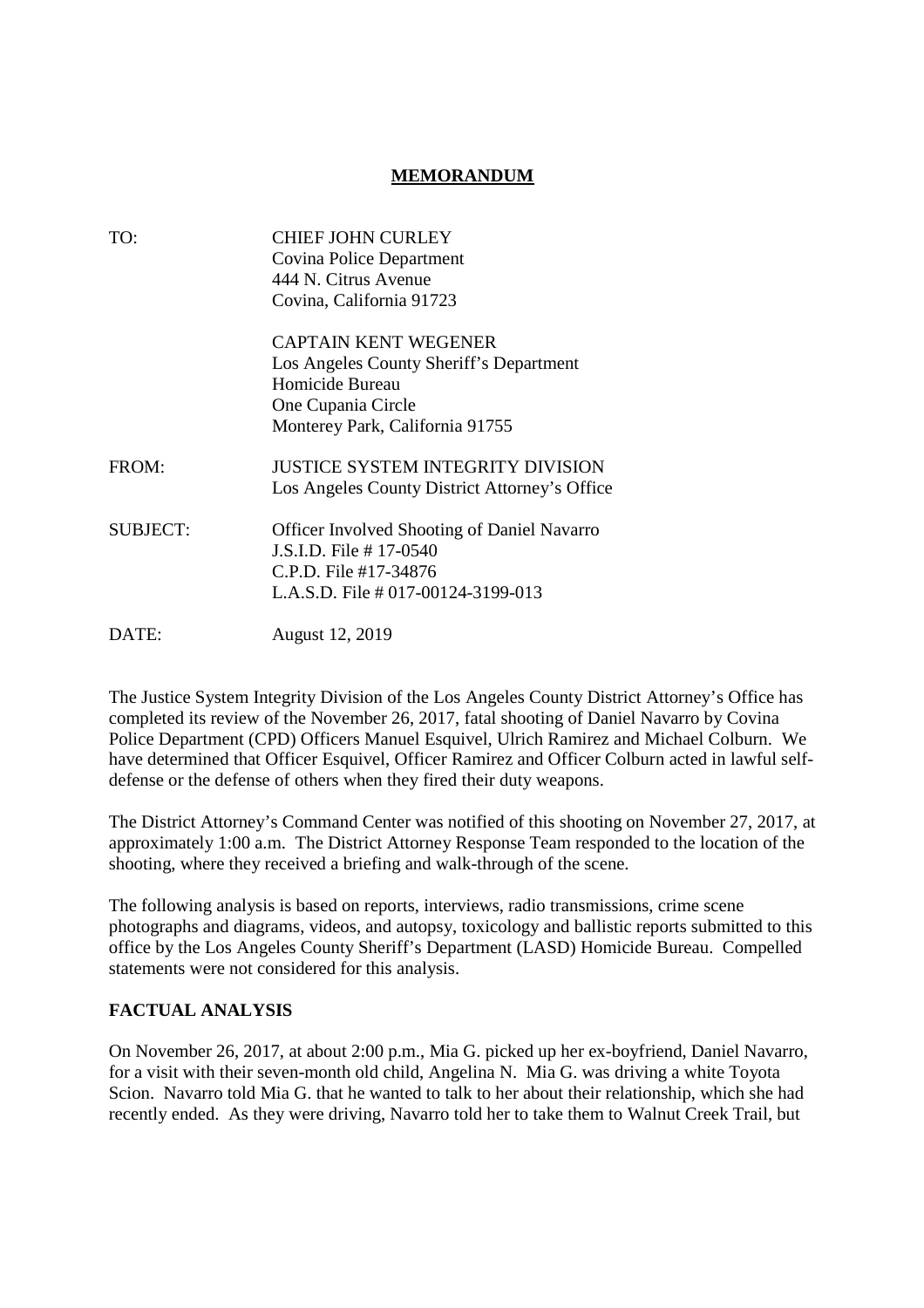Mia G. refused because there was nothing for them to do there with the baby.<sup>1</sup> Navarro became angry and slammed a water bottle down, splashing water all over the Scion. Mia G. told him she was going to take him back home. As Mia G. was driving him back, Navarro grabbed the steering wheel and turned the Scion into oncoming traffic. Mia G. fought to regain control of the Scion and was able to turn into Wingate Park, where she stopped abruptly in the middle of the entrance.

Mia G. told Navarro to get out and leave. Navarro took her two cellphones, exited the Scion, walked around to the driver's side and tried to open her door. When he could not get her door open, Navarro walked back to the passenger side and said he was taking their daughter. Mia G. told him she would call the police if he took their daughter. Navarro responded that he would shoot himself if the cops came. Navarro asked her, "Or do you want me to shoot you first?" At that moment, a police car drove up behind them. Navarro lifted his shirt, showing Mia G. that he had a large, box cutter knife tucked into his front waistband. Navarro told Mia G. that he was going to kill himself now that the police had arrived.

At approximately 2:43 p.m., CPD Officer Manuel Esquivel was in full police uniform driving a marked black and white police vehicle when he observed the Scion parked in the entrance of Wingate Park, blocking traffic. Esquivel saw Navarro standing outside of the Scion, arguing with Mia G. Esquivel parked behind them and exited his vehicle. As Esquivel approached the Scion, Navarro got back into the passenger seat of the Scion. Esquivel observed Mia G. trying to push Navarro out of the Scion. Esquivel asked them if everything was alright. Navarro said, "Yes," but Mia G. yelled, "No!" and started screaming. Esquivel ordered Navarro to get out, but he refused. Esquivel told Mia G. to move away from the Scion. Mia G. complied, leaving the baby in the back seat.

Officer Steven Hickey arrived to assist Esquivel. Mia G. told Esquivel and Hickey that Navarro had threatened her, but she would not tell them exactly what he said. Esquivel ordered Navarro to stop reaching towards his waistband, to show his hands, and to get out of the Scion. Navarro again refused. Esquivel drew his weapon and ordered Navarro to get out. Navarro told the officers that his daughter was in the back seat. Officers repeatedly told Navarro to stop reaching into his waistband and to get out of the Scion.

Sergeant Antonio Zavala arrived and also ordered Navarro out of the Scion. Navarro again refused, and Zavala tased him twice. As officers moved in to detain him, Navarro pulled the knife from his waistband, forcing officers to retreat. Navarro pulled the Taser darts from his chest and closed the Scion's door. Officers saw Navarro reach under his seat. Officers continued to order Navarro to exit the Scion and show his hands.

Mia G. informed officers that Navarro had threatened to shoot her and then himself. Mia G. told them that she thought he might be "high" because of the way he was acting. She told officers that she did not think Navarro would hurt the baby, but she was not sure. Additional officers arrived and evacuated Wingate Park. Around 4:00 p.m., officers with the CPD Special Response Team (SRT) arrived, including Officer Ulrich Ramirez and Officer Michael Colburn.

<sup>&</sup>lt;sup>1</sup> Walnut Creek Trail is a remote hiking area without amenities or a playground.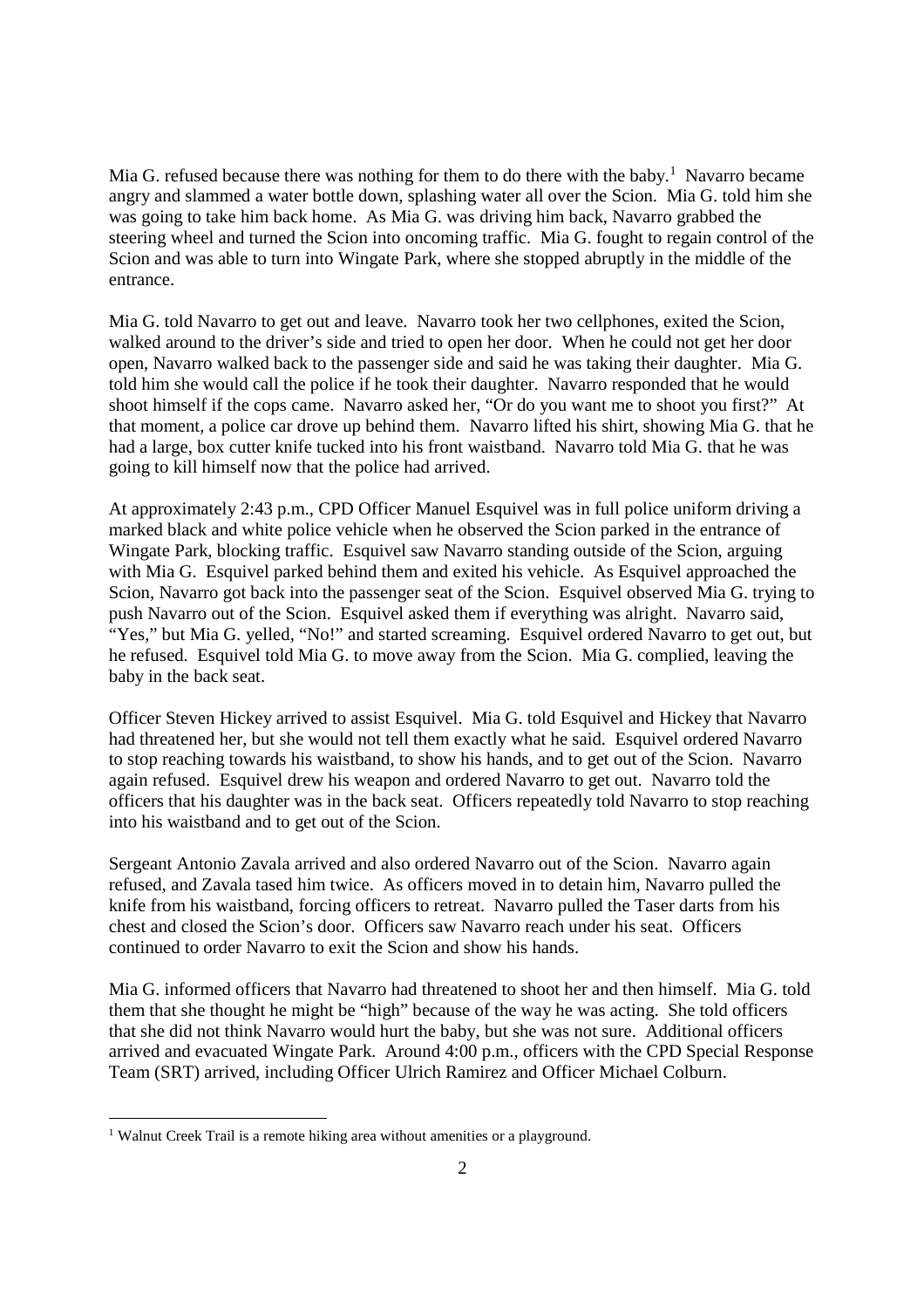For nearly eight hours, CPD officers tried to persuade Navarro to release the baby and surrender peacefully. The Los Angeles County Sheriff's Department Crisis Negotiation Team (CNT) also negotiated with Navarro for several hours. Navarro told officers he was going to get "ten years" and was not going to be able to see the baby again. During the standoff, Navarro spoke with his family on the phone. Officers also played messages over the loudspeaker from Navarro's family and Mia G., begging him to release the baby.

Throughout the standoff, Navarro kept one hand concealed inside the Scion or covered with a baby blanket. Despite using binoculars and a rifle scope, officers could not definitively determine whether Navarro was concealing a knife or a handgun. At approximately 6:15 p.m., Navarro exited the driver's side with the baby in the car seat and crouched down behind the car seat for cover. Navarro pointed his hand that was covered with a blanket towards his head, as if he was holding a handgun. Navarro also pointed his covered hand at the baby and towards the officers surrounding him. After a half an hour, Navarro got back into the Scion with the baby.

Around 8:00 p.m., Navarro placed both hands under the blanket, as if he was manipulating something underneath. Ramirez heard what he believed was the sound of a gun being racked, and the information was broadcast to all officers. Navarro closed the Scion's door and stopped responding to negotiators.

SRT devised a plan to rescue the baby and take Navarro into custody.<sup>2</sup> At approximately 10:20 p.m., two SRT teams approached from either side of the vehicle. A flash-bang device and a lessthan-lethal round were deployed outside the Scion. Navarro opened the driver's side door, holding the baby in the car seat in one hand and the knife in the other.<sup>3</sup> As officers surrounded him, Navarro, still seated in the driver's seat, screamed wildly, kicked his legs, and flailed his arms while holding the knife. Officers believed that Navarro was trying to attack them and stab the baby. Fearing for the safety of the baby as well as officers, Ramirez and Colburn fired their duty weapons at Navarro from the driver's side of the Scion. Esquivel fired his duty weapon at Navarro from the passenger side. The baby fell onto the ground underneath the car seat next to the driver's side of the Scion. Sergeant Ryan Davis picked up the car seat with the baby and took her to safety.<sup>4</sup> Officers removed Navarro from the Scion and began CPR. Navarro died at the scene.

### **Witness Statements**

#### **Statement of Mia G.**

On November 27, 2017, investigators interviewed Mia G.<sup>5</sup> Mia G. and Navarro had been in a dating relationship for about a year and a half and had a seven-month old daughter, Angelina N. Mia G. said she ended their relationship about a month prior because Navarro pushed her up against a wall and yelled in her face. After that incident, Navarro moved to his grandmother's

<sup>&</sup>lt;sup>2</sup> At the time, officers believed the baby was in the back seat of the Scion.

<sup>&</sup>lt;sup>3</sup> Some officers said Navarro held the knife in his left hand, while others said the knife was in his right hand. Other officers were not sure which hand the knife was in or could not see the knife from their vantage point. <sup>4</sup> The baby was examined by paramedics and was not injured.

<sup>&</sup>lt;sup>5</sup> Mia G. spoke with several officers throughout the incident and gave essentially the same statement.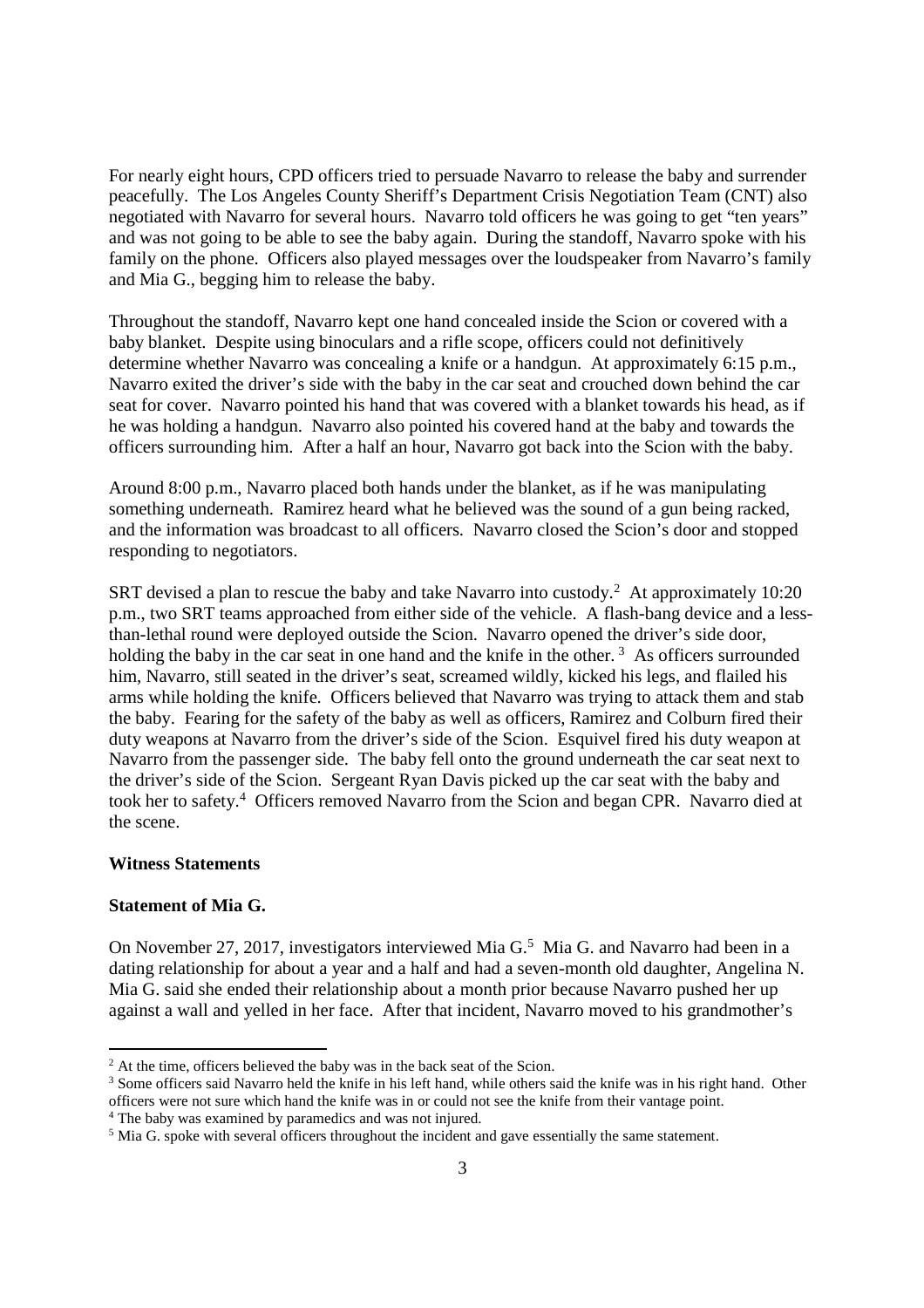house in Covina. Mia G. said that in October 2017, Navarro tried to keep the baby from her, and she called the police. She obtained a custody order, and Navarro was given visitation overnight every Sunday to Monday.

Mia G. told investigators that during the standoff, she informed officers that Navarro had threatened to shoot her and kill himself. She also confirmed that she told officers Navarro had a knife, but she had not seen a gun. She told investigators she thought Navarro might have been under the influence of methamphetamine, because he was acting angry "for no reason."

## **Statement of Officer Manuel Esquivel**

On December 14, 2017, investigators interviewed Esquivel. Esquivel was working uniformed patrol, driving a marked police vehicle, when he saw a white Scion parked in the driveway of Wingate Park. Esquivel saw a man, later identified as Navarro, standing on the passenger side arguing with someone inside. As Esquivel waited for oncoming traffic to pass, Navarro got into the passenger side of the Scion.

As Esquivel approached the Scion, he saw the driver, later identified as Mia G., pushing against Navarro's back and screaming at him to get out. Esquivel asked them what was going on, but Navarro would not answer. Esquivel ordered Navarro to get out of the vehicle, but he refused. Esquivel told Mia G. to exit the vehicle and move away from the Scion.<sup>6</sup>

Esquivel asked Navarro if he was on probation or parole and if he had any weapons. Navarro would not answer. Esquivel asked Mia G. what happened. Mia G. told Esquivel that Navarro had threatened her, but she refused to say exactly what the threat was. Navarro leaned back in his seat holding his shirt and reached towards his waistband. Esquivel drew his handgun and asked Navarro if he had a weapon. Navarro reached down towards the floorboard. Zavala arrived and deployed his Taser. When Navarro was struck by the Taser darts, he raised a knife in his left hand. Esquivel tried to detain Navarro until he saw the knife, then Esquivel backed away.

Additional units arrived. Several officers tried to build rapport with Navarro for an hour and a half. CNT negotiated with Navarro for several more hours. Esquivel said Navarro kept one of his hands hidden the entire time and kept looking around, like he was looking for a target. During the standoff, Navarro brought the baby out of the Scion in her car seat, placed her on the ground and crouched behind her with his hand covered. Navarro pointed his hand at the police. Someone announced over the radio they heard something rack like a gun.<sup>7</sup> Esquivel said at that time, he was unsure whether Navarro had a gun.

After several more hours, CNT said they were going to end negotiation and allow SRT to come up with a plan. Esquivel, Hickey and Officer Tim Fink were supposed to recover the child from the passenger side. Fink was tasked with breaking the passenger window, Hickey was to recover

<sup>6</sup> Esquivel said he did not realize there was a baby in the back seat because the back windows were tinted.

<sup>&</sup>lt;sup>7</sup> Throughout the standoff, officers informed dispatch that Navarro was holding an unknown object under a towel or blanket or that his hands were hidden inside the Scion. At approximately 8:00 p.m., Zavala reported to dispatch, "Both hands concealed, sounds of something racking."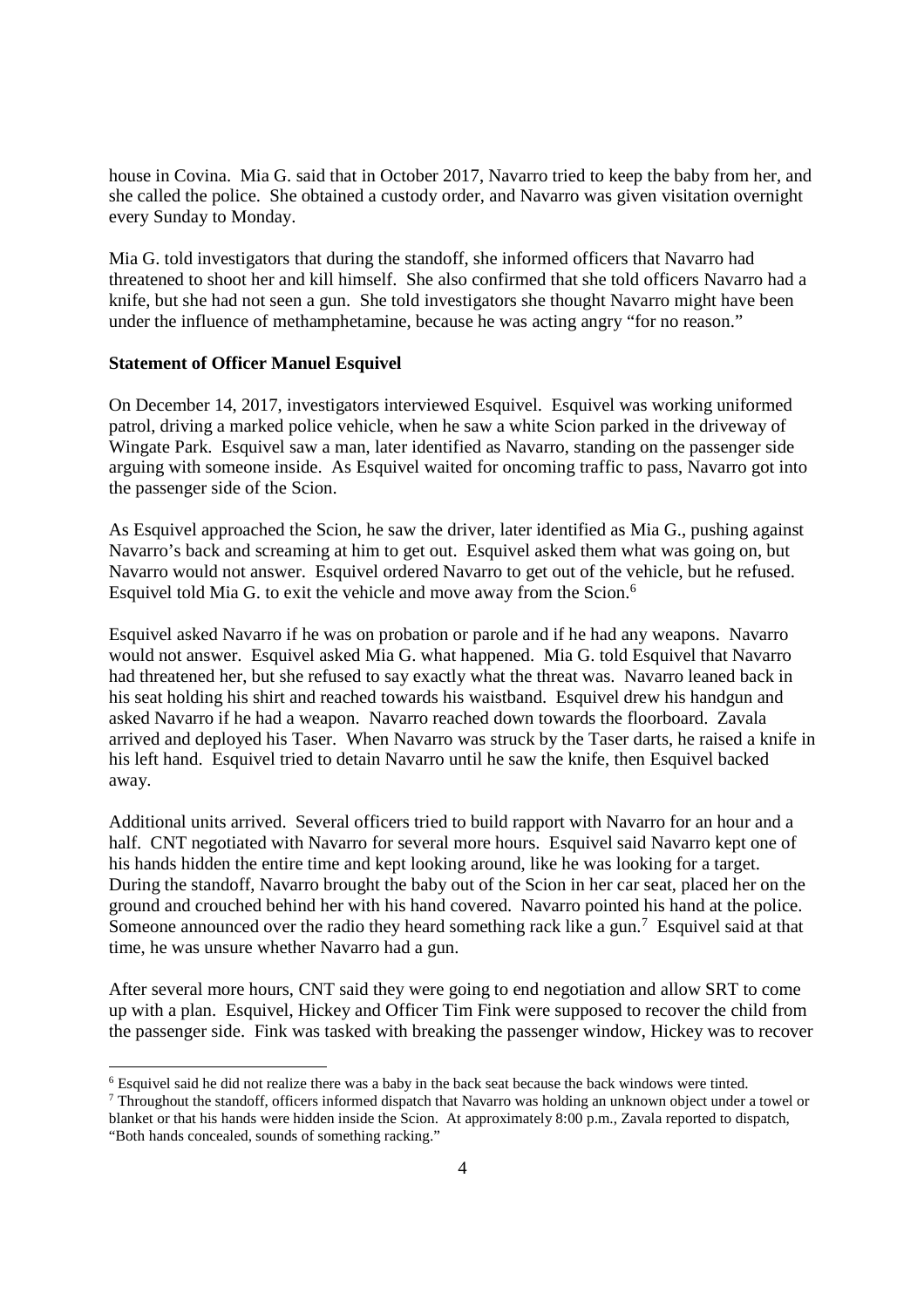the baby, and Esquivel was to provide the officers cover. The other members of the team were to deploy a flash-bang device and arrest Navarro from the driver's side.

After the countdown, Esquivel heard the flash bang and saw smoke. Fink fired his less-thanlethal weapon to break the passenger window, but as they approached the Scion, Esquivel saw that the passenger window was not broken completely. Esquivel looked into the Scion and saw Navarro in the driver's seat, facing the officers on the other side of the Scion. Esquivel saw "some kind of struggle" and heard one gunshot but did not know who was shooting. Esquivel saw Navarro fall backwards towards the passenger seat with his left hand reaching towards his waistband and holding a knife in his right hand.

Esquivel said he thought Navarro was trying to stab the officers standing in front of him. Esquivel was concerned that Navarro would stab the baby, who he believed was in the back seat.<sup>8</sup> Esquivel also said he did not want Navarro to be able to get another weapon that might have been inside the Scion. In order to avoid cross-fire, Esquivel stepped to the left and opened fire, aiming at Navarro's torso. Esquivel believed he fired four shots.<sup>9</sup>

## **Statement of Officer Ulrich Ramirez**

Investigators interviewed Ramirez on November 28, 2017. Ramirez arrived at the scene after 4:00 p.m. as part of SRT. He was informed that there was a man with a knife or gun barricaded inside a vehicle with a baby. Ramirez stood behind a police car twenty feet from the driver's side of the Scion. An officer watching Navarro through a rifle scope broadcast that Navarro was concealing his right hand in the center console. Shortly after Ramirez arrived, Navarro closed the passenger door, moved to the driver's seat and opened the driver's door. When Navarro moved to the other side of the Scion, he concealed his left hand. CNT arrived and began negotiating with Navarro.

During the standoff, Ramirez saw Navarro wrap his hand in a blanket, get out of the Scion, and sit behind the baby's car seat. Ramirez thought Navarro was using the baby as cover. The negotiator continued talking to him, but Navarro did not respond. Ramirez said Navarro hugged the baby and took deep breaths, "as if he was preparing himself" for something. Navarro pointed his covered hand at officers as well as at himself. Ramirez said he did not fire at Navarro at that time, because he was not certain Navarro had a gun and was concerned that he was attempting "suicide by cop." Later, Navarro placed both hands under the blanket, and Ramirez heard what he believed sounded like a gun being racked.<sup>10</sup> Navarro got back into the Scion with the baby and closed the door.

When SRT was given the signal, Ramirez approached the driver's side of the Scion with Officer Frank Medina and Colburn. When the door opened, Navarro kicked his legs and screamed at the officers. Ramirez was surprised to see the baby in the carrier in Navarro's lap, because he believed Navarro had set her down. Ramirez saw Navarro holding the knife in his right hand.

<sup>&</sup>lt;sup>8</sup> Esquivel later found out that the baby was recovered on the driver's side of the Scion.

<sup>&</sup>lt;sup>9</sup> Esquivel said he had 16 rounds in his duty weapon at the beginning of his shift. Twelve rounds were recovered from his weapon after the incident.

 $10$  The CPD CAD printout shows this occurred at approximately 8:00 p.m.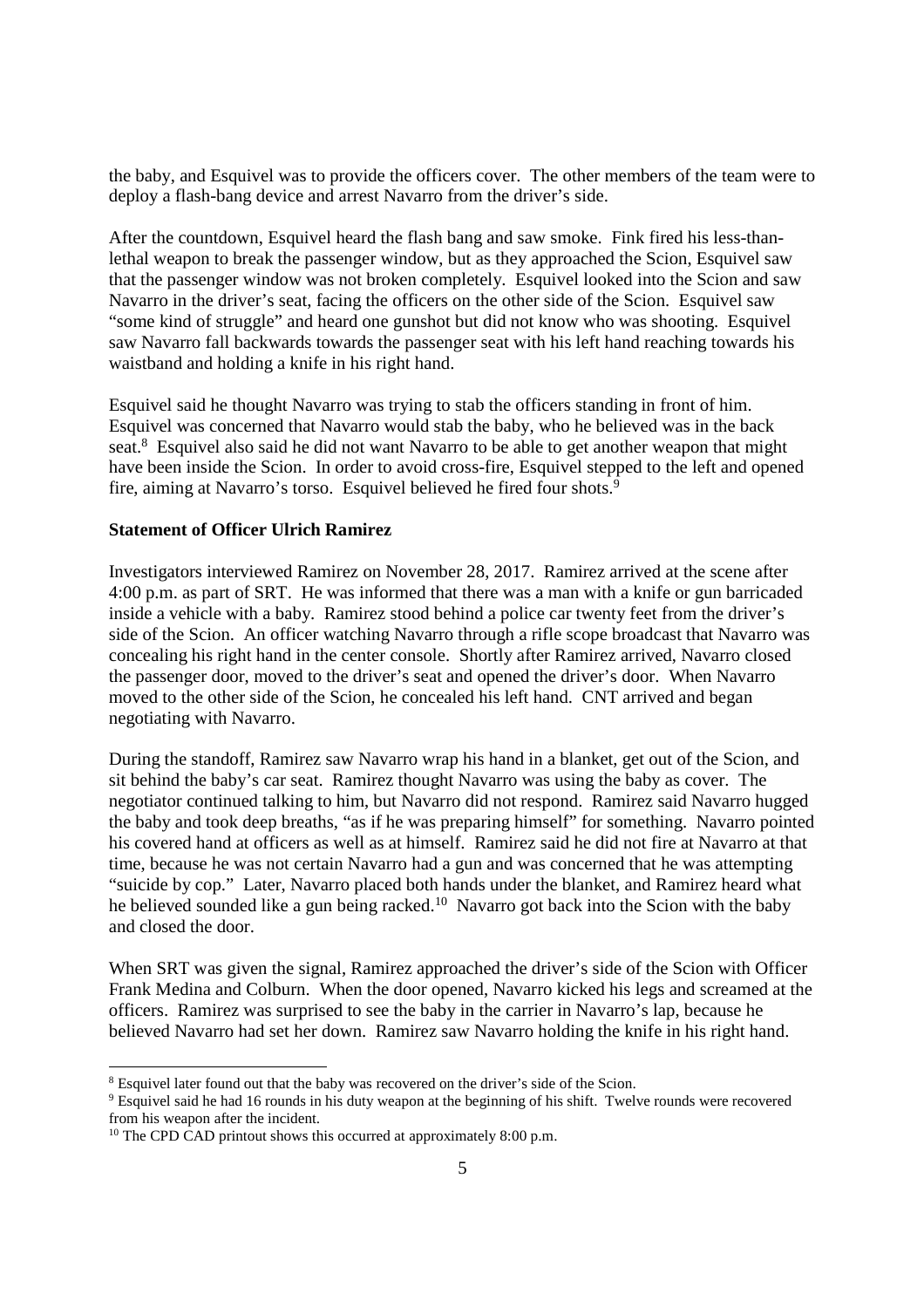Ramirez said Navarro pulled the knife above the baby's head and made a downward stabbing motion twice. Ramirez believed he yelled out, "He's stabbing the baby," and then fired at Navarro. Navarro continued moving as Ramirez fired at him. Ramirez realized the baby was no longer in Navarro's lap, but Navarro continued swiping with the knife in front of him. Ramirez fired two more times, and Navarro dropped the knife. Ramirez realized that another officer was shooting as well. Ramirez believed he fired five rounds, but when his firearm was collected, it was missing six rounds. $11$ 

#### **Statement of Officer Michael Colburn**

Investigators interviewed Colburn on November 28, 2017. Colburn was assigned to SRT. Prior to his arrival at the scene, he was informed that an armed suspect was barricaded in a vehicle with a seven-month old child. Colburn arrived at the location at approximately 4:00 p.m. Colburn was informed that Navarro told his girlfriend he was going to shoot her and himself. During the standoff, Colburn saw Navarro point his wrapped hand towards his own head, at the baby, and towards the officers.

Colburn was assigned to approach the driver's side door with Ramirez and Medina. As Colburn got closer, the driver's door opened. Colburn saw Navarro sitting in the driver's seat, facing the officers with his feet on the ground. Navarro was screaming and had the car seat on his lap and was holding a dark-bladed knife in Navarro's left hand. Navarro lunged towards the officers with the knife, swiping quickly back and forth two to three times. Colburn believed Navarro was trying to stab or injure the officers and was concerned for his and the other officers' safety. Navarro turned the knife in a downward motion, trying to stab the baby in his lap. When the car seat lowered slightly, creating a separation between the baby and Navarro's body, Colburn fired one round towards Navarro's upper torso. Colburn believed he heard gunshots before he fired but was not certain.

Navarro fell backward across the driver and passenger seats, and the car seat fell face down onto the ground. Colburn saw a blanket on the ground and thought the baby had fallen onto the concrete. Colburn reached down and realized the baby was not there. Davis grabbed the car seat with the baby inside and walked away from the Scion. Officers turned back to Navarro, who was unresponsive. Colburn saw that the knife was no longer in Navarro's hand. Officers pulled Navarro from the Scion and performed CPR until paramedics arrived.

## **Statement of Officer Frank Medina**

Investigators interviewed Medina on November 28, 2017. Medina was assigned as the lead officer to approach the driver's side and open the door. He was carrying a shield and a hammer to force the door open. When officers approached the Scion, the door opened. Navarro had a knife in his left hand and made a slashing motion towards Medina two to three times. Medina stepped back. Ramirez moved in front of him and fired his duty weapon at Navarro two to three times. Colburn also fired his weapon. Medina realized that the car seat was face down on the ground and saw the baby's hand sticking out from underneath. An officer grabbed the car seat

 $11$  Ramirez stated that at the beginning of his shift, his weapon was loaded with 16 rounds. Ramirez's weapon had ten rounds remaining when it was recovered after the shooting.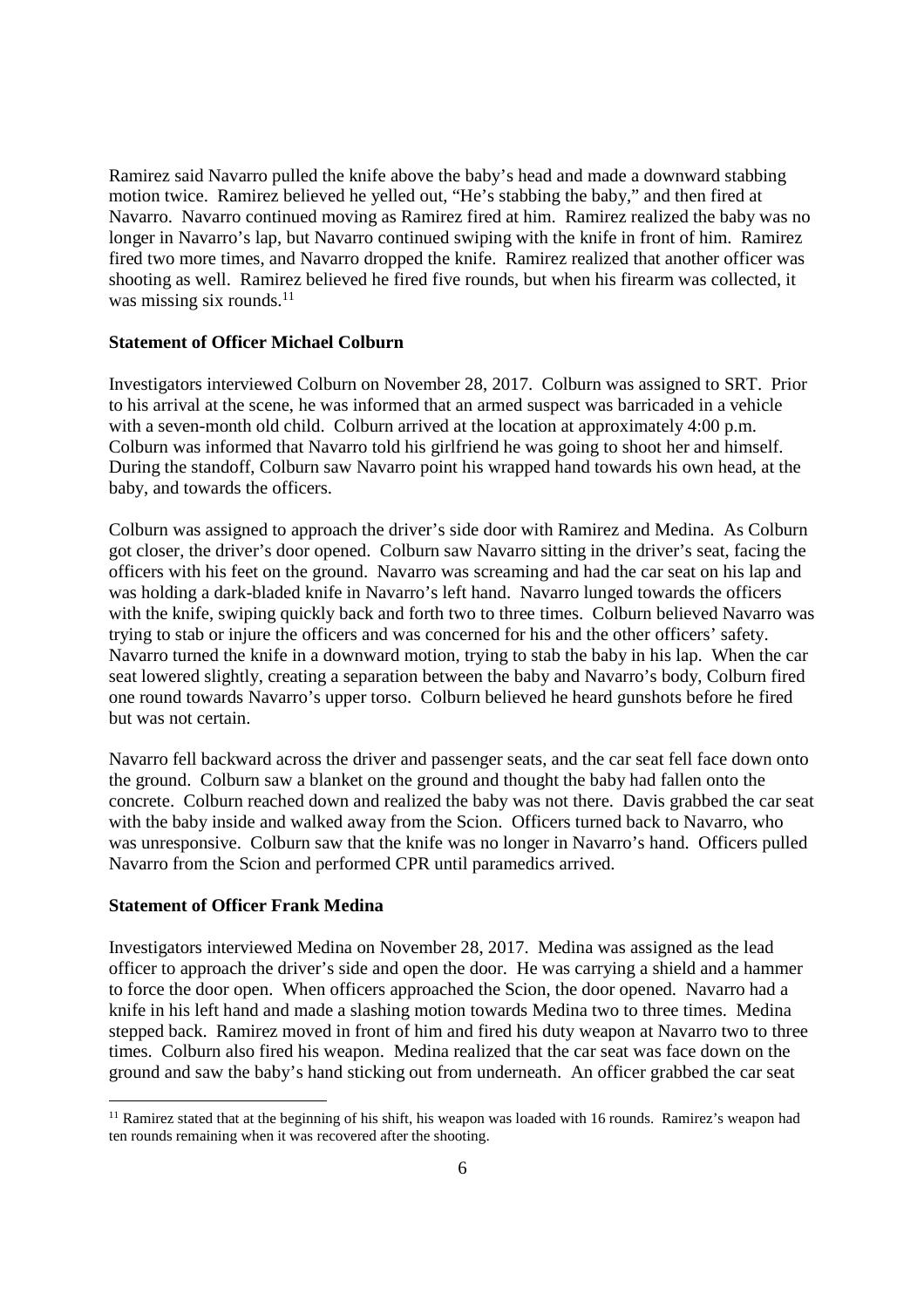with the baby inside and walked away from the Scion. Medina and Colburn pulled Navarro from the Scion and performed CPR.

## **Statement of Rayanne H**

During the standoff, CPD Detective Tim Statler spoke with Navarro's sister, Rayanne H . Investigators asked her if Navarro had mental health issues or had ever talked about suicide. Rayanne said that Navarro sent her text messages that he was upset that Mia G. did not let him see his daughter on Thanksgiving. Navarro also sent Rayanne a text message about missing his daughter, writing, "All I feel is pain. I don't want to be alone anymore." Rayanne said she spoke with Navarro after receiving the messages, and he was upset. Navarro called her during the standoff, but she did not speak with him.

## **Statement of Remy H**

Investigators spoke with Remy H , Navarro's mother, on November 27, 2017. Remy said Navarro called her between 5:00 and 5:30 p.m. and said he loved her. Navarro told her, "The cops have guns pointed at me. I'm going to die today." Remy told him, "Drop the phone and raise your hands. Do what they say." She could hear the police tell him to get his hands up.

Remy saw the standoff on the television and called him back on the phone. She asked him where the baby was and if she was okay. Navarro told her the baby was in the backseat and was fine. She asked him if he had a weapon, and he said no.<sup>12</sup> She tried to call him back, but he did not answer.

Remy arrived at the location of the standoff about 8:50 p.m. She could see Navarro inside the Scion from where she was standing behind the yellow tape. The negotiators let her talk to Navarro on a microphone, and she told him to give the police the baby.

Remy told investigators that she had not seen Navarro for several months and had never met the baby or Mia G. Remy was not aware of what had happened earlier that day but knew that Navarro and Mia G. were having domestic problems and had been to court about visitation.

### **Other Witnesses**

Investigators spoke with several other witnesses. Kevin N. told officers that he watched the incident from nearby for over seven hours. Kevin N. said he knew Navarro from school and thought he was "a little crazy." Kevin N. said Navarro had a knife, but during the incident he thought it might be a gun. Kevin N. heard the officers negotiating with Navarro. During the standoff, Kevin N. saw Navarro exit the car with the baby and cover his own head with a blanket. Kevin N. believed that Navarro using the blanket to cover himself made it unsafe for the baby, since Navarro knew the police were aiming their weapons at him. Kevin N. told investigators, "I believe it was his (Navarro's) fault, 100%." He said the police did a good job.

<sup>&</sup>lt;sup>12</sup> When Remy arrived at the scene, she told LASD Deputy Collette that she had spoken with Navarro. Collette asked her if Navarro said he had any weapons. Remy told Collette that Navarro would not answer her but kept saying he was sorry, and that he was going to die.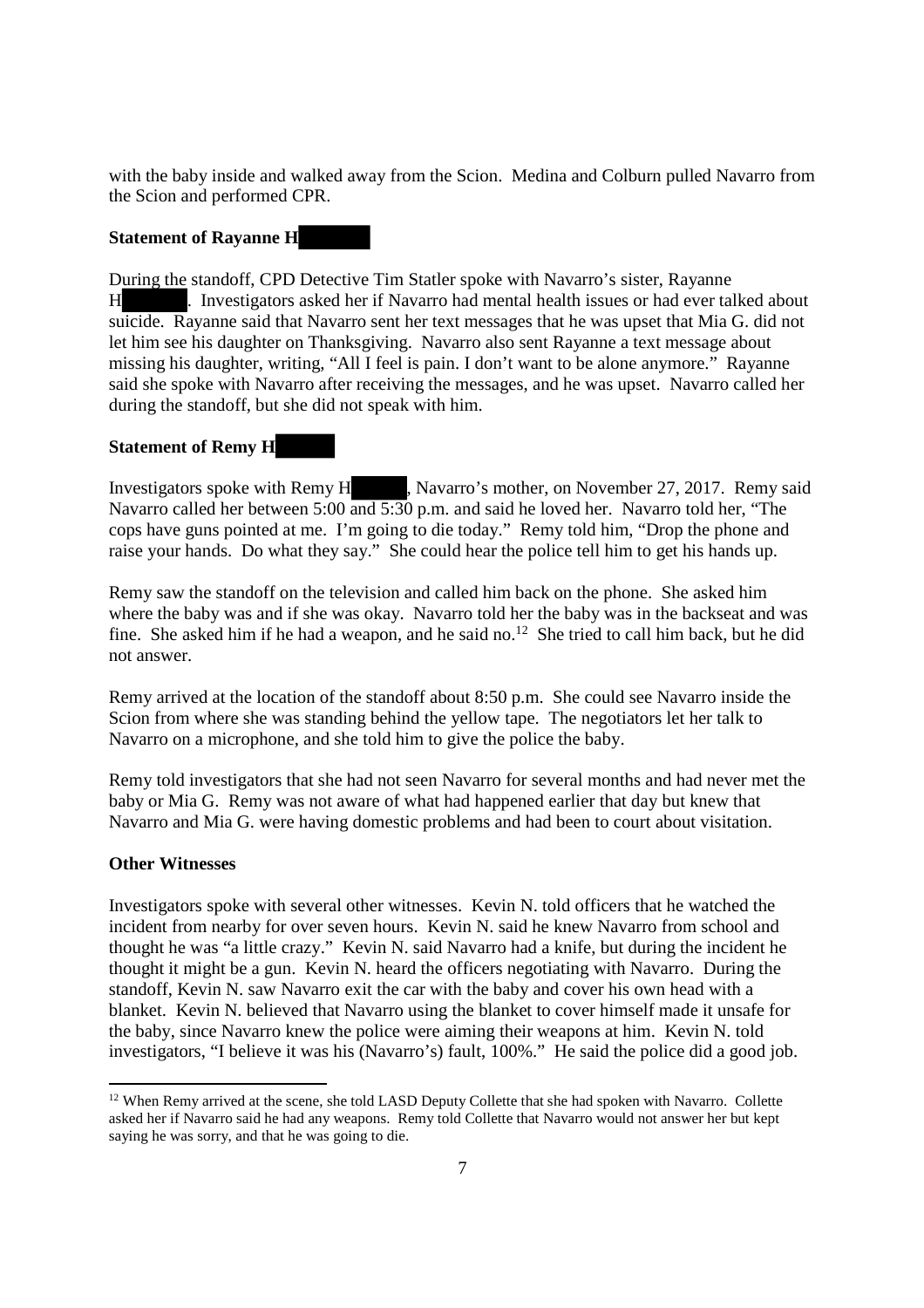Officers also spoke with Sharon B. Sharon B. watched the incident with family and other bystanders. Sharon B. said that during the incident, she heard Navarro being "very violent and angry" and heard the police "pleading with him" to cooperate and think about his child. Sharon B. said during the incident, she was standing next to people watching with binoculars, who told her that Navarro "had a gun to his head and was threatening to shoot police and kill himself." Sharon B. thought the police were being compassionate towards Navarro, but he was being aggressive and threatening towards the officers.

## **Video Evidence**

Several CPD vehicle dash cameras captured various portions of the incident from different perspectives. Three videos capture the end of the standoff: a CPD dash camera video of the driver's side of the Scion; a CNT video filmed on the driver's side of the Scion; and a video filmed from a distance by an unknown person on the passenger's side of the Scion.<sup>13</sup> The three videos show SRT approaching the Scion from both sides of the vehicle. The driver's side door opens slightly as officers get close. A flash-bang device is deployed, creating a cloud of smoke on the driver's side.<sup>14</sup> An officer yells, "Put your hands up!" as the driver's door suddenly opens. Navarro starts screaming, holding the car seat and a blanket in front of him as he thrashes with his arms and legs, his feet kicking towards the officers surrounding him.<sup>15</sup>



Still from the CNT video of SRT approaching the driver's side of the Scion.

<sup>&</sup>lt;sup>13</sup> Investigators provided this video of the shooting, which was posted on YouTube.

<sup>&</sup>lt;sup>14</sup> In all three videos, smoke from the flash-bang device, placement of the officers, and lighting obscures the view of the driver's side of the Scion.

<sup>&</sup>lt;sup>15</sup> Navarro's hands cannot be seen in the videos.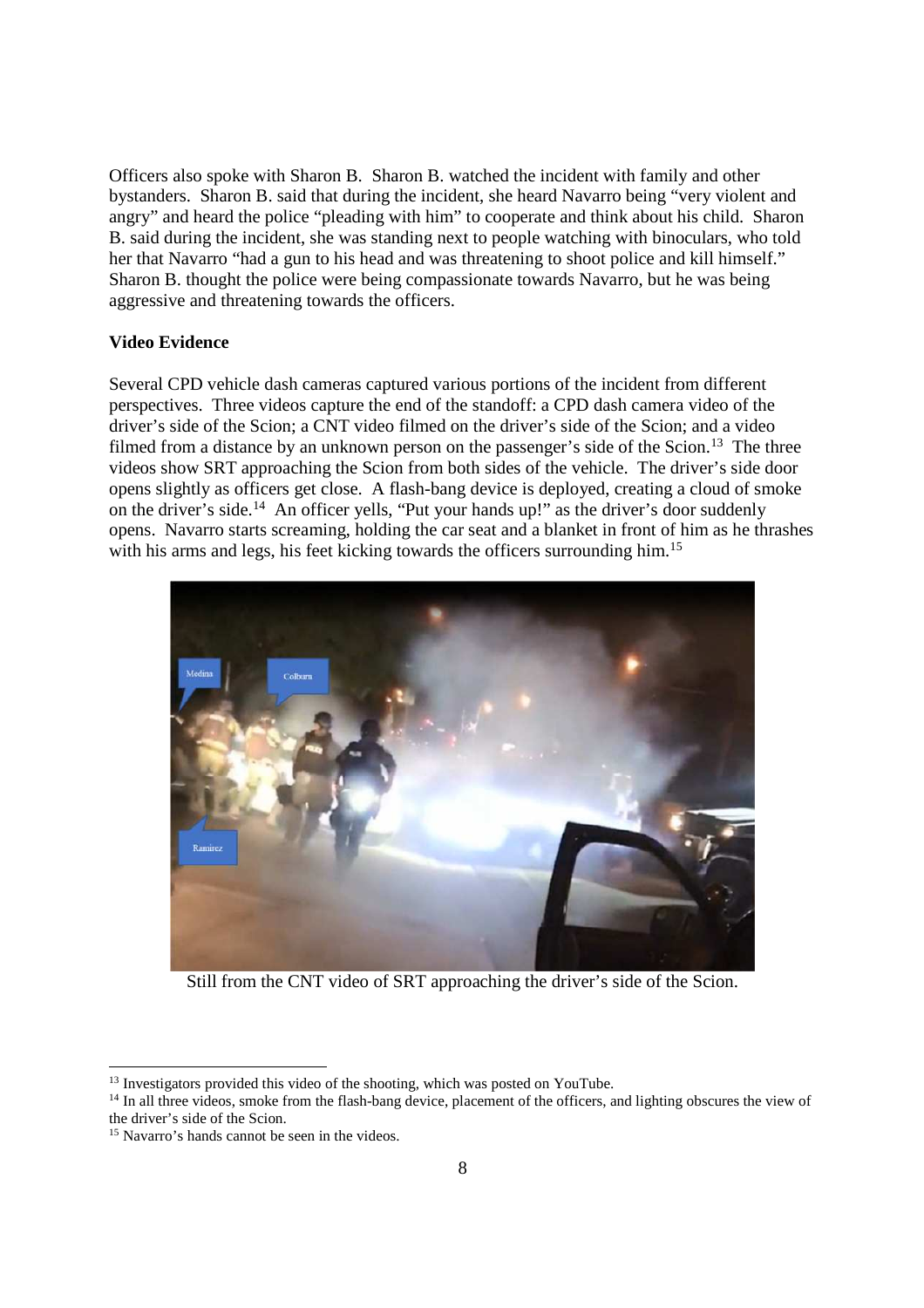As another SRT team approaches the passenger side from the rear of the Scion, an officer on the driver's side fires his weapon into the driver's side of the Scion.<sup>16</sup> The blanket and car seat fall to the ground as several more gunshots are fired in rapid succession. Officers bend down towards the ground to pick up the car seat as Esquivel fires his weapon on the passenger side.



Still from the YouTube video showing Esquivel firing his weapon on the passenger side.

After the gunshots cease,<sup>17</sup> someone yells, "Get the baby!" Davis picks the car seat up from the ground and walks away from the Scion. Officers approach the Scion from both sides. Navarro is taken from the driver's side and laid on the ground. Officers begin CPR until the paramedics take over.

## **Autopsy and Toxicology Reports**

On December 1, 2017, Dr. Gleniecki, Deputy Medical Examiner with the Los Angeles County Department of the Medical Examiner-Coroner, conducted the autopsy of Navarro. Dr. Gleniecki recovered seven fired projectiles and fragments from Navarro's body. Dr. Gleniecki determined Navarro's cause of death was multiple gunshot wounds, five of them being fatal or potentially fatal. Navarro's blood toxicology results were positive for amphetamine and methamphetamine.

## **Ballistic Evidence**

Ten expended .40 caliber cartridges were recovered from the crime scene. Two fired bullets were recovered from the floorboard of the driver's side of the Scion. One fired bullet was later recovered from the interior of the front passenger door frame of the Scion.

<sup>&</sup>lt;sup>16</sup> From the totality of the evidence, it appears that Ramirez fired first.

<sup>&</sup>lt;sup>17</sup> All of the gunshots were fired in approximately four seconds.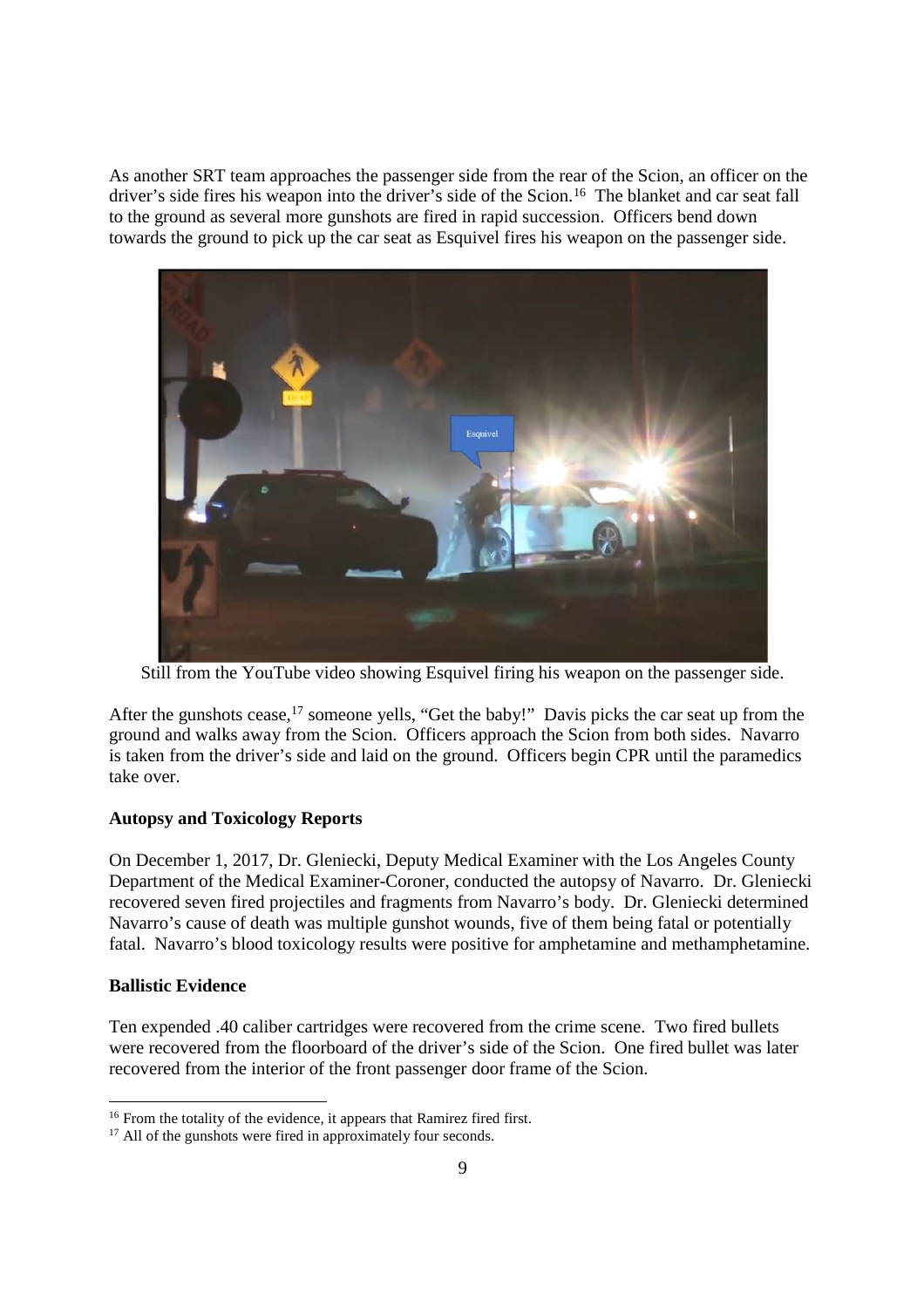CPD Sergeant Daniel Regan took custody of the officers' duty weapons, which Regan turned over to LASD investigators. Esquivel, Ramirez and Colburn were each armed with a department issued Glock 22 Gen 4 .40 caliber handgun. After the incident, Esquivel's weapon contained twelve live rounds, Ramirez's weapon contained ten live rounds, and Colburn's weapon contained fifteen live rounds.

## **Other Evidence**

A fully extended, 9 inch box cutter knife was recovered from the floorboard on the driver's side of the Scion.



Box cutter knife used by Navarro during the incident.

## **LEGAL ANALYSIS**

A police officer may use reasonable force to effect the arrest, to prevent escape, or to overcome resistance of a person the officer has reasonable cause to believe has committed a crime. Penal Code section 835a. When acting under Penal Code section 196, an officer "'may use all the force 'that appears to him as a reasonable man to be necessary to overcome all resistance, *even to the taking of life,'* … the resistance must be such as appears to the officer likely to inflict great bodily injury upon himself or those acting with him." *People v. Mehserle* (2012) 206 Cal. App.4th 1125, 1146 (quoting *People v. Bond* (1910) 13 Cal.App.175, 189-190). The officer may use no more force than would appear necessary to him as a reasonable person. *People v. Mehserle* (2012) 206 Cal.App.4th 1125, 1147.

A killing of a suspect by a law enforcement officer is lawful if it was: (1) committed while performing a legal duty; (2) the killing was necessary to accomplish that duty; and (3) the officer had probable cause to believe that (a) the decedent posed a threat of serious physical harm to the officer or others, or (b) that the decedent had committed a forcible and atrocious crime.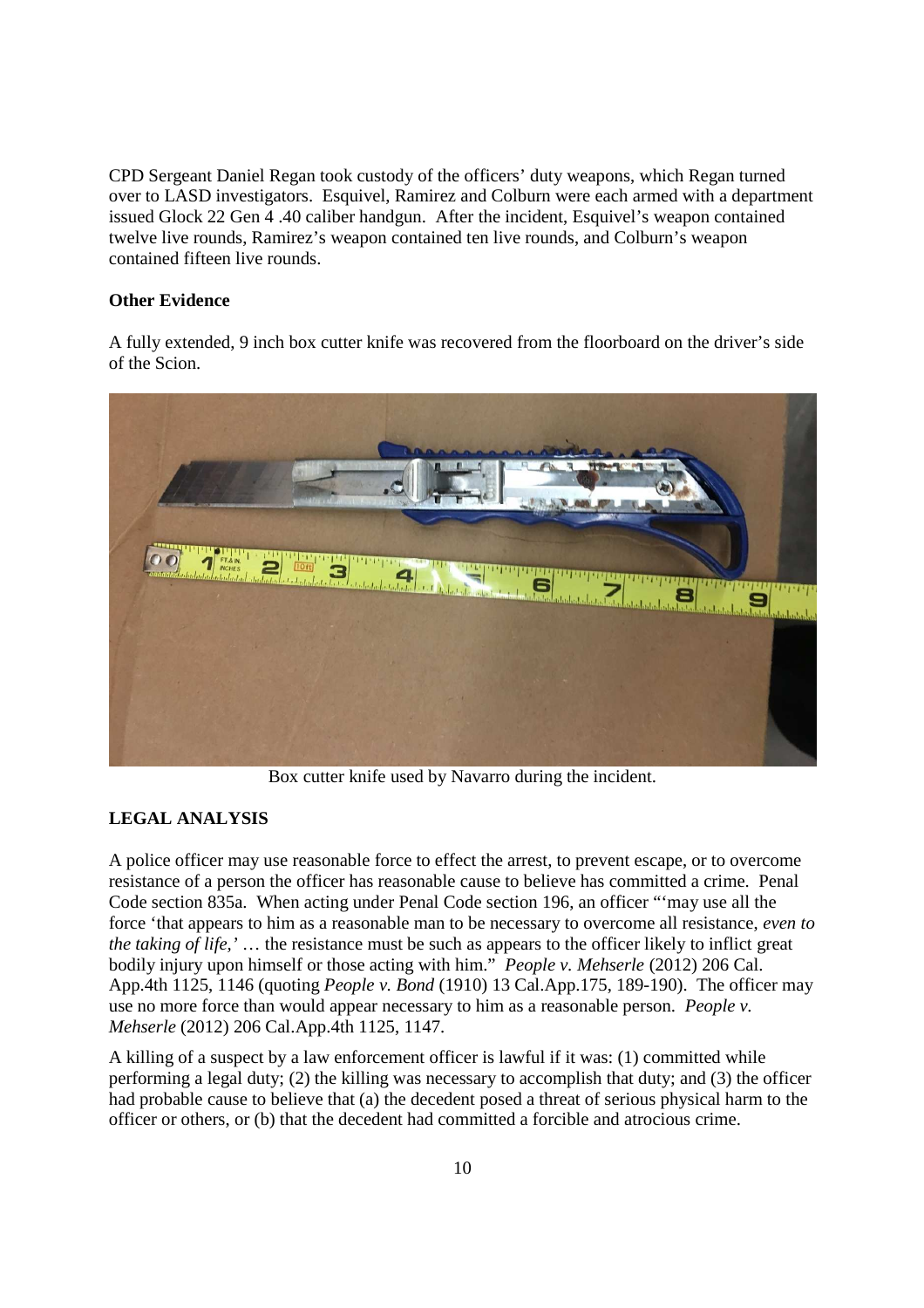CALCRIM No. 507; Penal Code section 196. A forcible and atrocious crime is one which threatens death or serious bodily harm. *Kortum v. Alkire* (1977) 69 Cal.App.3d 325, 333. An officer has "probable cause" in this context when he knows facts which would "persuade someone of reasonable caution that the other person is going to cause serious physical harm to another." CALCRIM No. 507. The prosecution has the burden of proving beyond a reasonable doubt that a killing was not justified. CALCRIM Nos. 505, 507.

California law permits any person, including police officers, to use deadly force in self-defense or in the defense of others, and, if someone dies as a result, this is a "lawful excuse" which precludes a conviction for murder. Penal Code sections 197, 198; CALCRIM No. 505. This defense is available if the killer actually and reasonably believed that he or others were in imminent danger of great bodily injury or death. Penal Code sections 197; CALCRIM No. 505; *see also People v. Randle* (2005) 35 Cal.4th 987, 994 (overruled on another ground in *People v. Chun* (2009) 45 Cal.4th 1172, 1201); *People v. Humphrey* (1996) 13 Cal.4th 1073, 1082. In protecting himself or another, a person may use all the force which he believes reasonably necessary and which would appear to a reasonable person, in the same or similar circumstances, to be necessary to prevent the injury which appears to be imminent. CALCRIM Nos. 505, 3470. Actual danger is not necessary to justify the use of deadly force in self-defense; if the person's beliefs were reasonable, the danger does not need to have actually existed. CALCRIM Nos. 505, 3470. The prosecution has the burden of proving beyond a reasonable doubt that the killer did not act in self-defense. *Id*.

Before the nearly eight hour-long standoff began, Navarro tried to persuade Mia G. to drive to a remote location to talk about their relationship that she had recently ended. When she refused, Navarro became extremely angry, grabbed the steering wheel and forced the Scion into oncoming traffic. Mia G. was able to pull the Scion over and told him to leave. When Mia G. told him she would call the police if he took the baby, Navarro threated to shoot Mia G. and himself. When the police arrived, Navarro showed Mia G. that he was armed with a box cutter knife and told her that he was going to kill himself.

Navarro repeatedly refused to follow Esquivel, Hickey and Zavala's commands to show them his hands and exit the vehicle. When Zavala tased him, officers saw that he was armed with a knife and were forced to retreat. Officers knew that a seven-month old baby was inside the Scion with Navarro. Navarro refused to surrender or to release the baby.

During the standoff, officers were concerned that Navarro had a handgun as well as the box cutter knife. Officers were aware that Navarro had threatened to shoot Mia G. and himself before they arrived and saw Navarro reach underneath his seat. Throughout the standoff, Navarro kept one hand covered with a blanket or otherwise concealed. When Navarro briefly got out of the Scion with the baby, he pointed his concealed hand at his own head, at the baby and towards officers, as if he was holding a handgun. At one point, an officer believed he heard a noise that sounded like a metal handgun being racked.

For over eight hours, CPD officers and the Sheriff's CNT continuously tried to get Navarro to release the baby that he was holding hostage. When the CNT ultimately decided that Navarro was not going to release the baby or surrender, SRT devised a plan to rescue the baby and arrest Navarro. As SRT officers moved in, Navarro opened the driver's side door holding the knife in